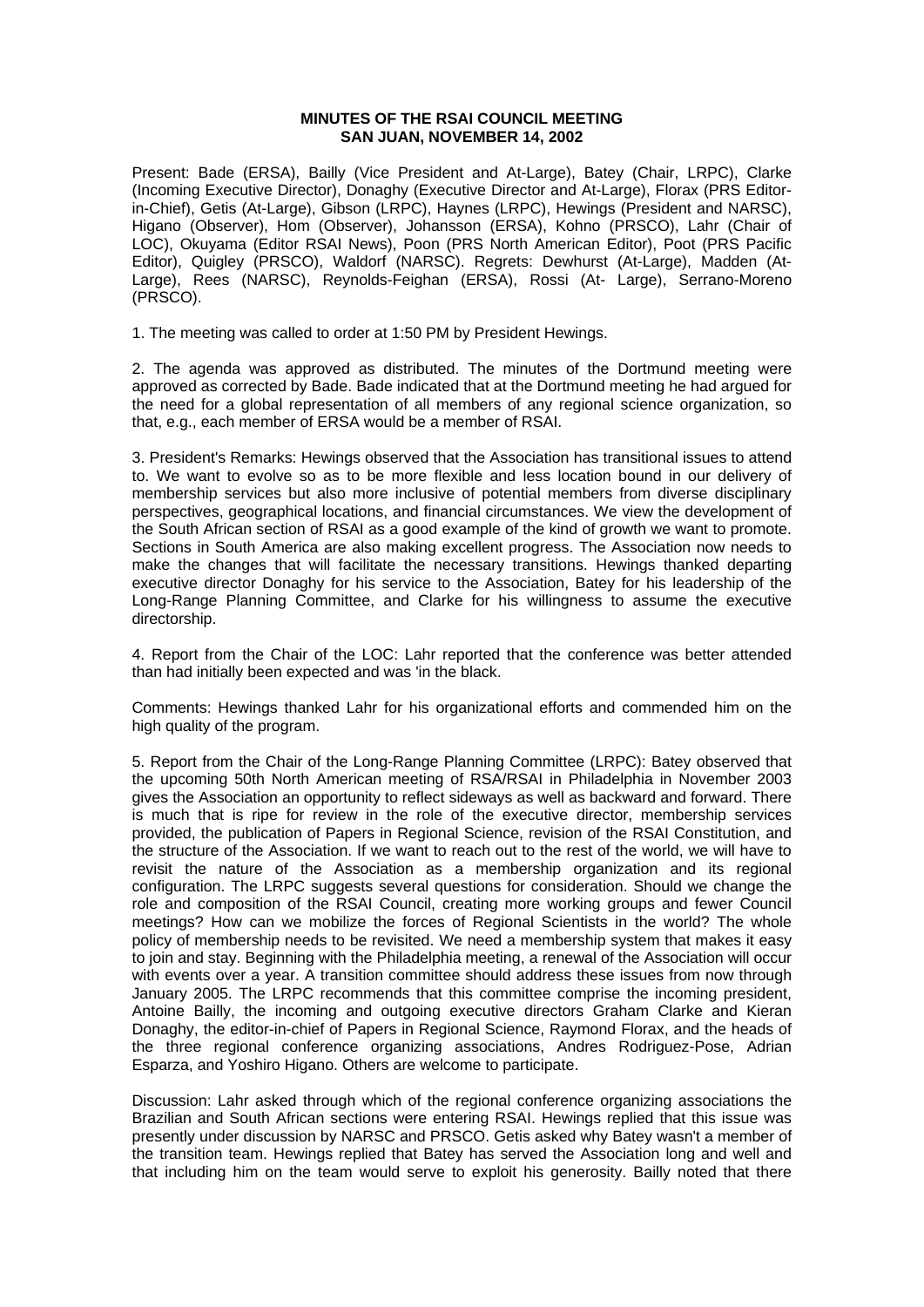would be an informal meeting of the transition team later in the afternoon. Poot asked if there would be constitutional convention of some sort. Hewings replied that it would be incumbent upon the transition team, when it makes its recommendations to Council, to recommend the processes by which their recommendations should be adopted and implemented.

Decision: Hewings sought and received the Council's approval of Batey's proposal.

6. Treasurer's Report: Krmenec distributed the annual treasurer's report (see Appendix). He noted that the Association's total assets were essentially unchanged. In comparison with FY 2000, in FY 2001 current assets were marginally lower (by \$727), investment assets were down by (\$3, 077 or 1.4%), and fixed assets had increased marginally (by \$1,615). He added that the fund balance remained strong, and was increased by 1.48% by a \$4,228 excess of revenue over expenses. Examining the income statement for 2001 vis a vis that of 2000, Krmenec reported that total revenue increased marginally (by 0.4%). Total membership revenues were up in North America but down in other countries. Student memberships were also down. Income from Springer Verlag to supplement editing of Papers in Regional Science increased by \$750. Interest revenue increased, but miscellaneous revenue dropped. A comparison of expenditure statements revealed that expenditures on the whole decreased. A drop in editorial assistance costs was offset by adding an English language editor. Production costs of the newsletter continued to decrease and cost savings were realized with the publishing of the membership directory on the web site. Office expenses increased with the hiring of consultants to handle computer systems administration.

Discussion: Hewings thanked Krmenec for his report.

7. Archivist's Report: Boyce's report was distributed in his absence. In the report, Boyce noted that over the last year his principal activity has been to work with Walter Isard on a history of Regional Science and of RSNRSAI. He will be responsible for treating the period of 1968 to the present. Boyce noted that he had received few if any inquiries concerning the Archives during the past year.

8. Report of the Editor in Chief of Papers in Regional Science: Florax reported that the Editorial Board is welcoming new members, North American editor Jessie Poon is presently managing the review of 29 manuscripts, and that the 4th issue of 2002 is ready to go. There is presently a nine-month backlog of accepted manuscripts. Florax indicated that he would distribute an editorial report shortly. He noted that journal submissions have increased from about 50/year to 85/year since 1998 and that book reviews have increased to 5 per issue. (The editorial board would like to see 100 submissions/year. Submissions presently over- represent North American men and under -represent Pacific and female regional scientists. ) Florax remarked that the journal remains multidisciplinary, although the representation of applied economics is getting stronger, that of geography is declining, and that of planning is holding constant. In general, the journal is doing well; the citation index is improving and is now close to that of other leading regional science journals. Moreover, the content of the journal reflects the structure of the Association. There will be a golden anniversary issue published in time for distribution in Philadelphia in November 2003 that will be co-edited with David Plane.

9. Executive Director's Report: Donaghy reported that Roberta Capello had won the election to the At-Large seat on the RSAI Council to be vacated by John Dewhurst. Adelhied Holl of the University of Sheffield won the prize for best dissertation in Regional Science in the last year for a dissertation entitled "Transport Infrastructure in Lagging European Regions." Donaghy also reported that, pursuant to a collective decision taken by Council members responding electronically, the Association would no longer collect subscriptions to International Regional Science Review, the Journal of Regional Science, or Regional Science and Urban Economics for their respective publishers. (Beth Carbonneau has received verbal assurances from the publishers that members of the Association will still be able to receive discounts in purchasing subscriptions directly from the circulation departments of the publishers. Contact information obtained from the publishers has been printed on membership renewal forms distributed at the meeting.) He noted, moreover, that because of anticipated complications, the publications committee had decided that it would be best not to offer to members of RSAI the option of receiving Papers in Regional Science in either electronic or hard-copy format for another two